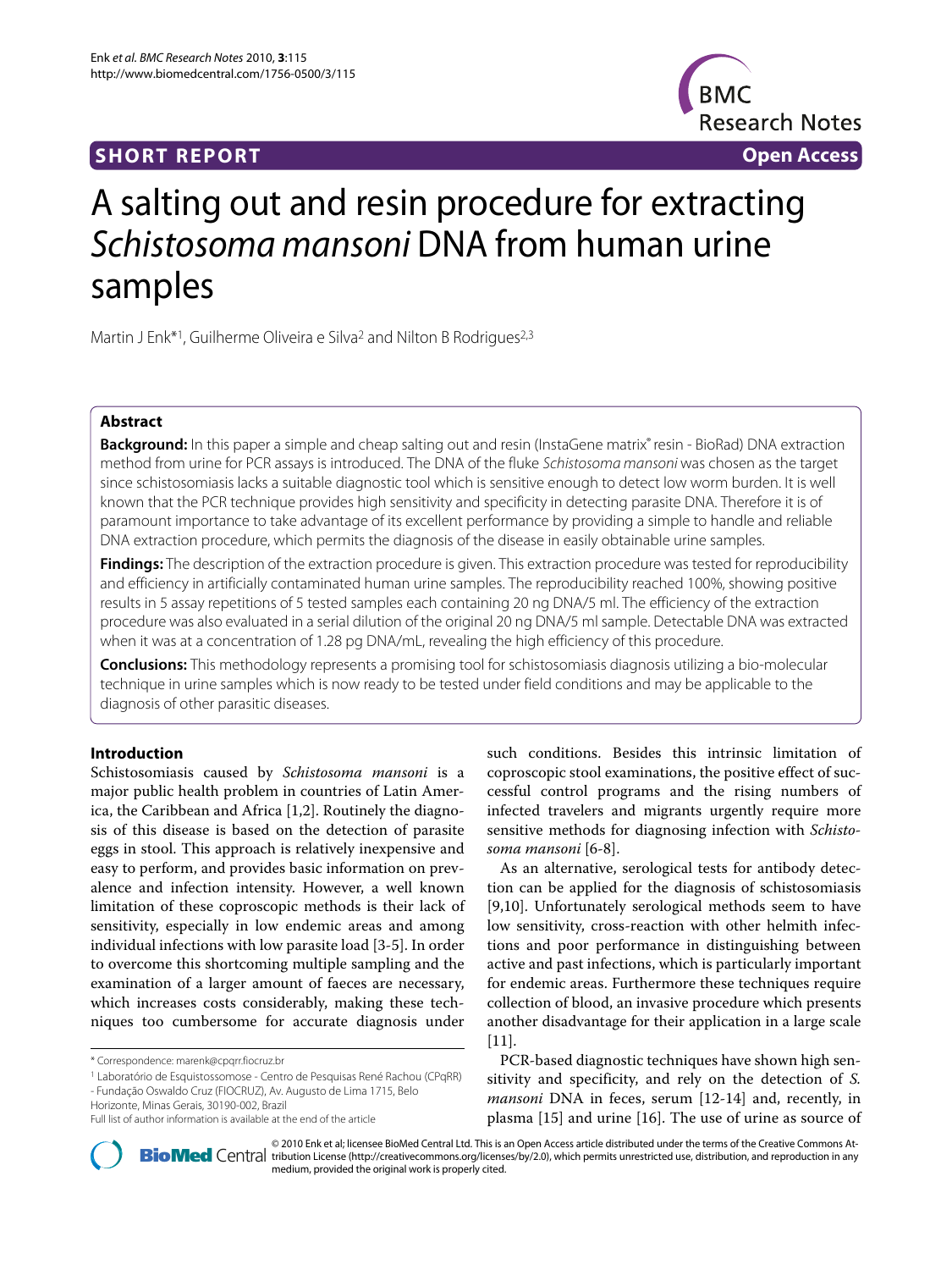DNA in PCR detection of parasites has been already reported for *Borrelia burgdorferi* [\[17\]](#page-3-1), *Wuchereria bancrofti* [\[18](#page-3-2)], *Mycobacterium tuberculosis* [\[19](#page-3-3)[,20](#page-3-4)] and *Schistosoma* sp. [[16](#page-3-0)]. In all cases the extraction method relies on the use of organic solvents, such as phenol and chloroform, or commercial kits that make the process hazardous and/or expensive to use when there are a large number of samples. Here we present a simple salting out and resin DNA extraction method for PCR.

# **Methods**

Fifty milliliters of fresh urine, of a non infected individual, were treated with EDTA to a final concentration of 40 mM [[21](#page-3-5)]. To assess the reproducibility of the extraction method, 30 milliliters of this sample were artificially contaminated with 120 ng of adult *S. mansoni* DNA and divided in 6 aliquots of 5 ml each, containing 20 ng *S. mansoni* DNA per aliquot, equivalent 4 ng DNA/mL. Five of these aliquots, forming the 1st set of samples, were directly processed. To test the method's efficiency, the sixth aliquot was serially diluted in five consecutive 1:5 dilutions, in 4 mL of the remaining 20 mL non contaminated urine, forming a 2nd set of 6 samples. The DNA concentration for each of these samples was 4 ng/mL, 800 pg/mL, 160 pg/mL, 32 pg/mL, 6,40 pg/mL and 1.28 pg/ mL.

All 11 aliquots prepared as described above, were heated at 100°C, in a water bath for 10 min. After that, 5 *M* NaCl, in a volume of 1/10 of the sample volume was added to each tube. The tubes were shaken vigorously for 15 sec, placed on ice for 1 hr and centrifuged for 10 min at 4,000 rpm. The supernatant was transferred to another tube, shaken vigorously for 15 sec and centrifuged for 10 min at 4,000 rpm. Again the supernatant was transferred to another clean tube, and two times the sample volume of absolute ethanol was added. The DNA was then precipitated at -20°C for at least 2 hr. The DNA strand was removed with a pipette, transferred to a 0,5 mL microcentrifuge tube and washed in 200 μL 70% ethanol. The tubes were centrifuged again for 20 min at 14,000 rpm. The pellets were dried and resuspended in 100 μL of DNAse free water and 100 μL of InstaGene matrix<sup>®</sup> resin (BioRad). Samples were incubated at 56°C for 30 min and 100°C for 8 min, vortexed at high speed for 10 sec and centrifuged at 14,000 rpm for 3 min. The supernatant transferred to a new tube and used as template in PCR reactions.

PCR was carried out using a pair of primers, directed to a 121 bp repetitive fragment, designed by Pontes et al. 2002 [[12\]](#page-2-9), GoTaq DNA polymerase and STR 10× buffer (Promega). Into each reaction tube were added 1 μL of  $10\times$  buffer, 0.1 μg/μL of 1× BSA, 0.8 U of Taq DNA polymerase, 0.5 pmol of each, forward and reverse primers, 4 μL of DNA template and enough water to a final volume

of 10 μL. A positive and negative control were performed using 1 ng of *S. mansoni* DNA as template for the positive, and 1 μL of non-contaminated urine as template for the negative. A total of 40 cycles of amplification were conducted using a 30 sec. denaturing step at 95°C, 30 sec. annealing 65°C and 30 sec. extension at 72°C. PCR assays were conducted 5 times for each of the 11 DNA samples. Three μL of amplified products were visualized by electrophoresis in 8% polyacrylamide gel (PAGE) followed by silver staining [[22](#page-3-6)] and recorded by digital photography.

The study objectives were explained to the participant and informed written consent was obtained in compliance with the guidelines of the Helsinki Declaration about research carried out on humans. The study protocol was received and approved by the Ethical Review Board of the René Rachou Research Center/Fiocruz (No. 03/2008) as well as by the Brazilian Ethical Review Board (CONEP - No 784/2008).

# **Results and Discussion**

Positive results were observed for all 5 samples from the  $1<sup>st</sup>$  set (figure [1\)](#page-1-0), as well as for all 6 samples from  $2<sup>nd</sup>$  set (figure [2](#page-2-12)) in all of the 5 assay repetitions. The results from the 1st sample set show the high reproducibility of the DNA extraction method, and those from the 2nd confirm the test's efficiency by detecting 1.28 pg DNA/mL urine, an approximately 3,000 times smaller quantity of DNA than in the first dilution (results samples set 2). Furthermore, these data confirm the PCR reproducibility and sensitivity, hence, parasite DNA was detected in all 5 assay repetitions.

This simple and inexpensive extraction method, utilizing easy accessible urine samples as DNA source, in combination with the high sensitivity of PCR, constitutes a promising diagnostic tool to overcome the difficulties of

<span id="page-1-0"></span>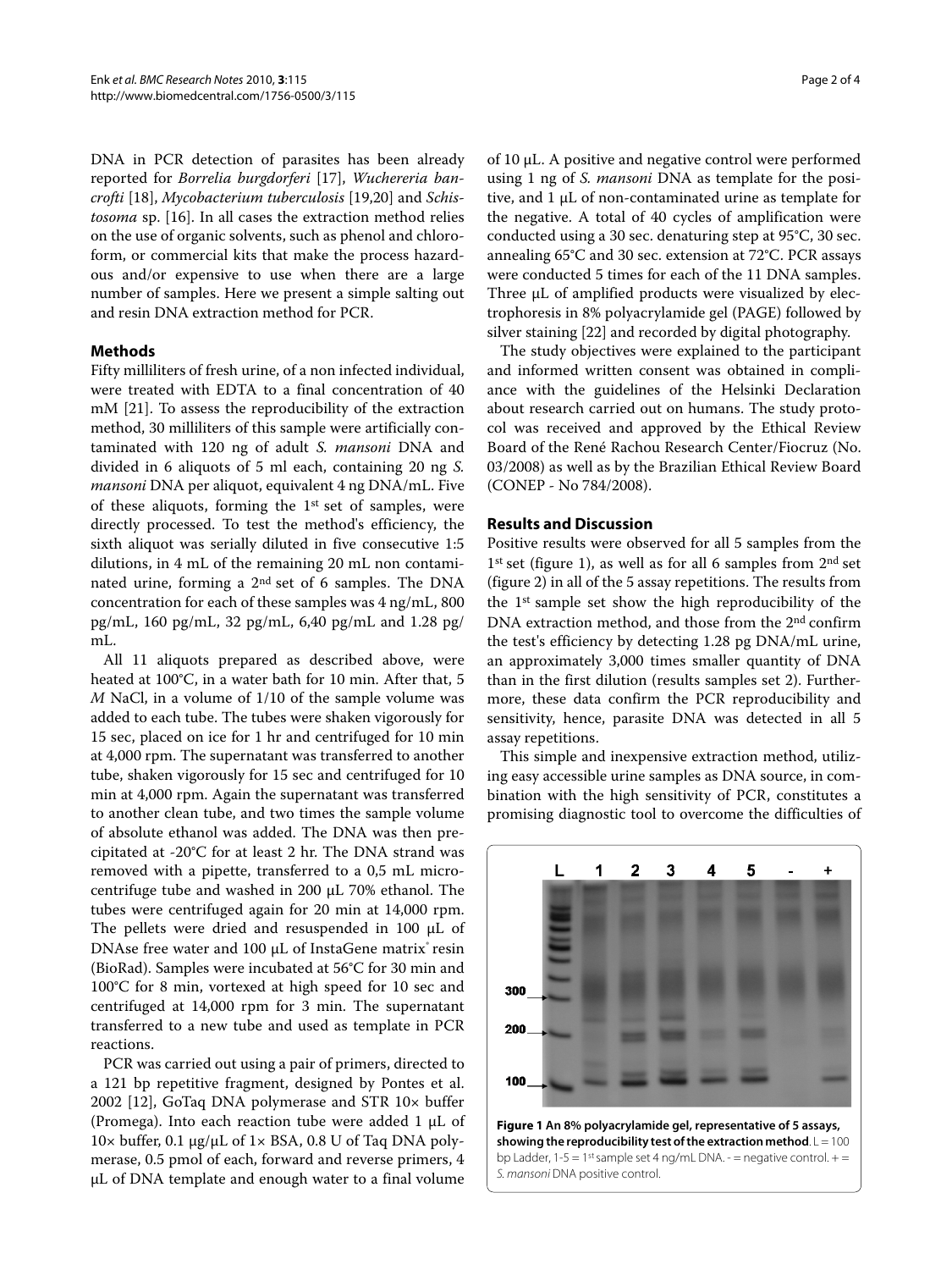<span id="page-2-12"></span>

mL, 6,4 pg/mL and 1.28 pg/mL of DNA respectively. - = negative control.  $+ = S$ . mansoni DNA positive control.

detecting schistosomiasis infections in areas of low transmission or in individual cases with low worm burden. As the *S. mansoni* genome contains approximately 580 fg of DNA [\[23\]](#page-3-7) our proposed method detects theoretically the equivalent of two parasite cells in form of diluted DNA in urine. The detection limit of 0,1 pg parasite DNA of the described technique is comparable to those of other studies carried out in human and non-human samples of feces, urine and blood which range between 1 fg and 1 pg. Pontes et al 2002 [[12](#page-2-9)] reports 1 fg in human feces, Sandoval et al 2006 [[16](#page-3-0)] 1 fg in human urine, Wichmann et al 2009 [\[15](#page-2-11)] 2 parasite DNA copies/mL (about 1 pg) in human serum, Kato-Hayashi et al 2010 [\[24](#page-3-8)] 0,1 pg in nonhuman urine and serum and Akinwale et al 2008 [[25\]](#page-3-9) 10 fg in diluted parasite DNA.

The use of nontoxic materials during the extraction process and its easy handling, may, in future, make this technique applicable under conditions in which there are limited resources. The data obtained by this study provide sufficient evidence to test this technique in urine samples collected from the field, especially from low prevalence areas, in order to define sensitivity and specificity in comparison to diagnostic tests currently in use. After adaptation, the procedure described here could, also be applied for the detection of trans-renal and/or cell-free DNA of other parasites as well as for viral, bacterial and fungal infections in future studies.

#### **Competing interests**

The authors declare that they have no competing interests.

#### **Authors' contributions**

MJE, and NBR designed the study protocol; MJE, GOS and NBR supervised and carried out the laboratory work and data collection; MJE, GOS and NBR carried out the analysis and interpretation of these data. MJE, GOS and NBR drafted the manuscript. All authors read and approved the final manuscript.

#### **Acknowledgements**

We thank Dr. Paulo Marcos Zech Coelho and Dr. Rodrigo Corrêa Oliveira for their valuable support and scientific advice and Dr. John Kusel for scientific and language revision. This work obtained financial support from the Fundação de Amparo a Pesquisa do Estado de Minas Gerais (Fapemig), Brazil, Conselho National de Pesquisa (CNPq), and Sistema Único de Saúde (SUS).

#### **Author Details**

1Laboratório de Esquistossomose - Centro de Pesquisas René Rachou (CPqRR) - Fundação Oswaldo Cruz (FIOCRUZ), Av. Augusto de Lima 1715, Belo Horizonte, Minas Gerais, 30190-002, Brazil, 2Laboratório de Imunologia Celular e Molecular - Centro de Pesquisas René Rachou (CPqRR) - Fundação Oswaldo Cruz (FIOCRUZ), Av. Augusto de Lima 1715, Belo Horizonte, Minas Gerais, 30190-002, Brazil and 3Laboratório de Pesquisas Clínicas - Escola de Farmácia, Universidade Federal de Ouro Preto (UFOP), Campus Morro de Cruzeiro, Ouro Preto, Minas Gerais, 35400-00, Brazil

### Received: 28 December 2009 Accepted: 26 April 2010 Published: 26 April 2010

#### **References**

- <span id="page-2-0"></span>1. Hotez PJ, Bottazzi ME, Franco-Paredes C, Ault SK, Periago MR: The neglected tropical diseases of latin america and the Caribbean: a review of disease burden and distribution and a roadmap for control and elimination. PLoS Neal Trop Dis 2008, 2:e300.
- <span id="page-2-1"></span>2. King CH, Dangerfield-Cha M: The unacknowledged impact of chronic schistosomiasis**.** Chronic Illn 2008, 4:65-79.
- <span id="page-2-2"></span>3. Utzinger J, Booth M, N'Goran EK, Muller I, Tanner M, Lengeler C: Relative contribution of day-to-day and intra-specimen variation in faecal egg counts of Schistosoma mansoni before and after treatment with praziquantel**.** Parasitology 2001, 122:537-544.
- 4. Kongs A, Marks G, Verle P, Van der SP: The unreliability of the Kato-Katz technique limits its usefulness for evaluating S. mansoni infections**.** Trop Med Int Health 2001, 6:163-169.
- <span id="page-2-3"></span>5. de Vlas SJ, Gryseels B: Underestimation of Schistosoma mansoni prevalences**.** Parasitol Today 1992, 8:274-277.
- <span id="page-2-4"></span>6. Bergquist R, Johansen MV, Utzinger J: Diagnostic dilemmas in helminthology: what tools to use and when? Trends Parasitol 2009, 25:151-156.
- 7. Rabello AL, Enk MJ: 8 Progress towards the detection of schistosomiasis**.** In Report of the Scientific Working Group meeting on Schistosomiasis: 14-16 november 2005; Geneva, Switzerland WHO World Health Organization on behalf of the Special Programme for Research and Training in Tropical Diseases; 2006:67-72.
- <span id="page-2-5"></span>8. Corachan M: Schistosomiasis and international travel**.** Clin Infect Dis 2002, 35:446-450.
- <span id="page-2-6"></span>9. Doenhoff MJ, Chiodini PL, Hamilton JV: Specific and sensitive diagnosis of schistosome infection: can it be done with antibodies?Trends Parasitol 2004, 20:35-39.
- <span id="page-2-7"></span>10. Feldmeier H, Buttner DW: Immunodiagnosis of Schistosomiasis haematobium and schistosomiasis mansoni in man. Application of crude extracts from adult worms and cercariae in the IHA and the ELISA**.** Zentralbl Bakteriol Mikrobiol Hyg A 1983, 255:413-421.
- <span id="page-2-8"></span>11. Gryseels B, Polman K, Clerinx J, Kestens L: Human schistosomiasis**.** Lancet 2006, 368:1106-1118.
- <span id="page-2-9"></span>12. Pontes LA, Dias-Neto E, Rabello A: Detection by polymerase chain reaction of Schistosoma mansoni DNA in human serum and feces**.** Am J Trop Med Hyg 2002, 66:157-162.
- 13. Pontes LA, Oliveira MC, Katz N, Dias-Neto E, Rabello A: Comparison of a polymerase chain reaction and the Kato-Katz technique for diagnosing infection with Schistosoma mansoni**.** Am J Trop Med Hyg 2003, 68:652-656.
- <span id="page-2-10"></span>14. ten Hove RJ, Verweij JJ, Vereecken K, Polman K, Dieye L, Van Lieshout L: Multiplex real-time PCR for the detection and quantification of Schistosoma mansoni and S. haematobium infection in stool samples collected in northern Senegal**.** Trans R Soc Trop Med Hyg 2008, 102:179-185.
- <span id="page-2-11"></span>15. Wichmann D, Panning M, Quack T, Kramme S, Burchard GD, Grevelding C, Drosten C: Diagnosing schistosomiasis by detection of cell-free parasite DNA in human plasma**.** PLoS Negl Trop Dis 2009, 3:e422.